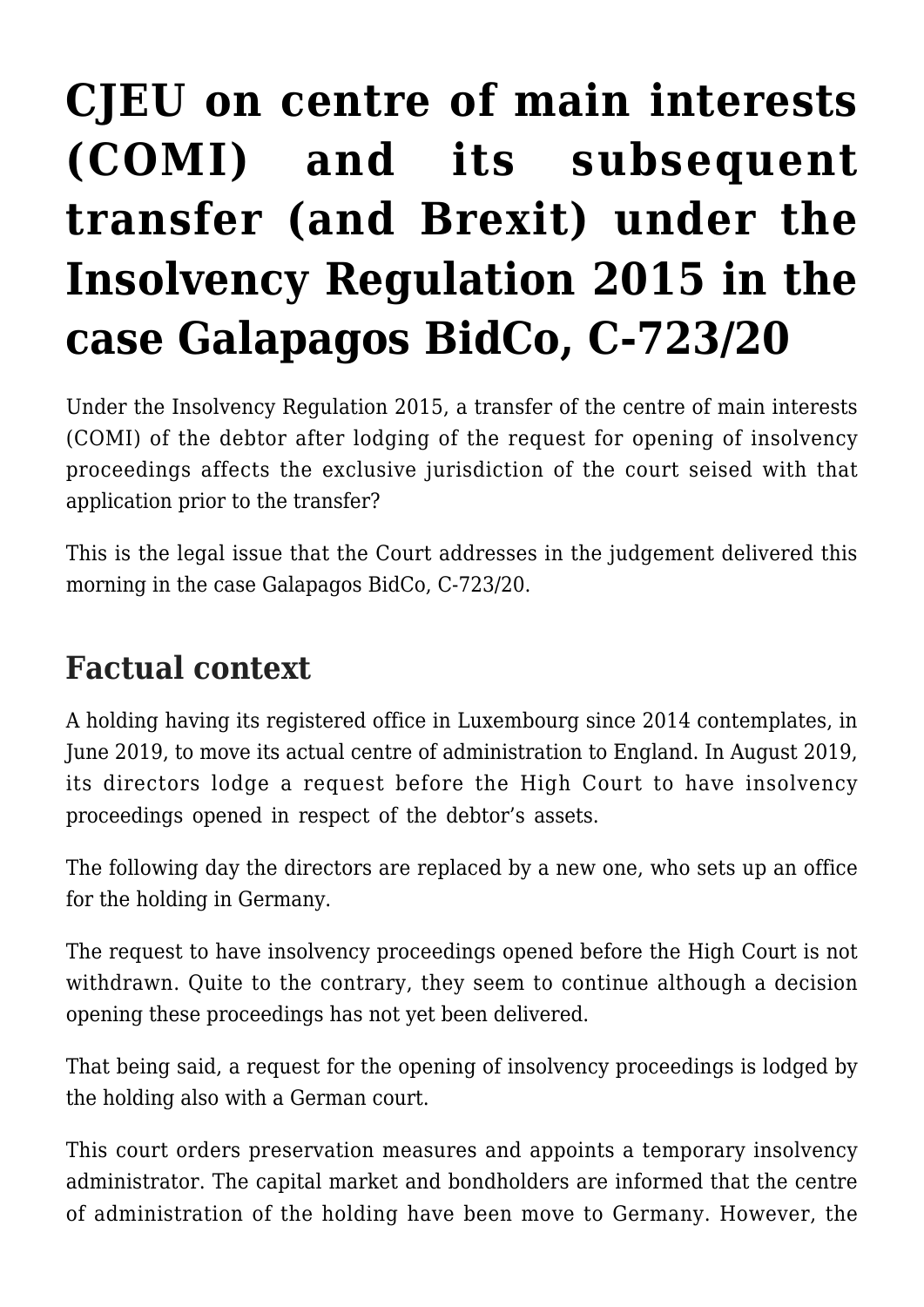second instance court ruling on an appeal introduced by the creditors reverses the order of the first instance and dismisses the debtor's request to have insolvency proceedings opened, due to the lack of international jurisdiction.

Next, the creditors request to have insolvency proceedings opened, still in Germany, in respect of the debtor's assets. The German court considers that it has jurisdiction to rule on the request as the centre of main interests of the holding is situated in Germany. It orders preservation measures and appoints a temporary insolvency administrator.

A subsidiary of the holding brings an appeal against the order. It argues that the German courts lack jurisdiction as the centre of administration of the holding has been moved to England in June 2019. The appeal is dismissed by the second instance court.

An appeal on a point of law is brought before the Bundesgerichtshof, which lodges a request for a preliminary ruling before the Court of Justice.

## **Preliminary questions**

*Is Article 3(1) of [the Insolvency Regulation 2015] to be interpreted as meaning that a debtor company the statutory seat of which is situated in a Member State does not have the centre of its main interests in a second Member State in which the place of its central administration is situated, as can be determined on the basis of objective factors ascertainable by third parties, in the case where, in circumstances such as those in the main proceedings, the debtor company has moved that place of central administration from a third Member State to the second Member State at a time when a request to have the main insolvency proceedings opened in respect of its assets has been lodged in the third Member State and a decision on that request has not yet been delivered?*

*If Question 1 is answered in the negative:*

*Is Article 3(1) of [the Insolvency Regulation 2015] to be interpreted as meaning that: the courts of the Member State within the territory of which the centre of the debtor's main interests is situated at the time when the debtor lodges the request to have insolvency proceedings opened retain international jurisdiction*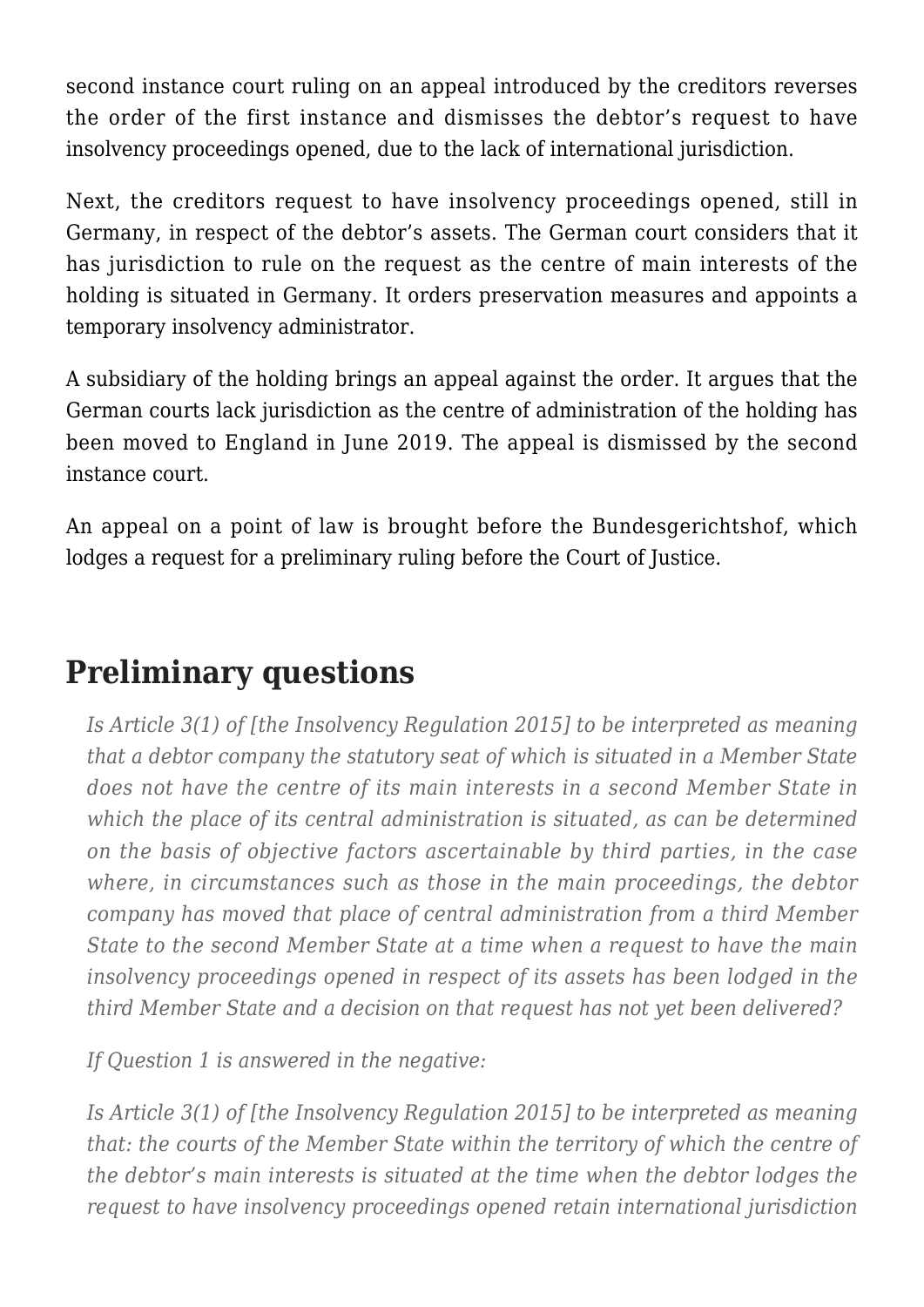*to open those proceedings if the debtor moves the centre of its main interests to the territory of another Member State after lodging the request but before the decision opening insolvency proceedings is delivered, and such continuing international jurisdiction of the courts of one Member State excludes the jurisdiction of the courts of another Member State in respect of further requests to have the main insolvency proceedings opened received by a court of that other Member State after the debtor has moved its centre of main interests to that other Member State?*

## **The judgement of the Court**

The Court decided to answer the preliminary question without first requesting its Advocate General to present an Opinion.

In its judgement, the Court focuses its attention on the second preliminary question.

Its considers that, by this question, which it is appropriate to examine first, the referring court seeks to establish, in substance, whether Article 3(1) of the Insolvency Regulation 2015 is to be interpreted as meaning that the court of a Member State to which an application for the opening of main insolvency proceedings has been made retains exclusive jurisdiction to open such proceedings where the centre of the debtor's main interests is transferred to another Member State after that application has been lodged but before that court has given a decision on it (paragraph 24).

The Court answers in the sense that **the court of a Member State seised of an application for the opening of main insolvency proceedings retains exclusive jurisdiction to open such proceedings where the centre of the debtor's main interests is transferred to another Member State after the application has been lodged but before that court has given a ruling on it**. Consequently, and insofar as that Regulation remains applicable to that application, **the court of another Member State subsequently seised of an application made for the same purpose may not, in principle, assume jurisdiction to open main insolvency proceedings until the first court has given judgement and declined jurisdiction** (paragraph 40).